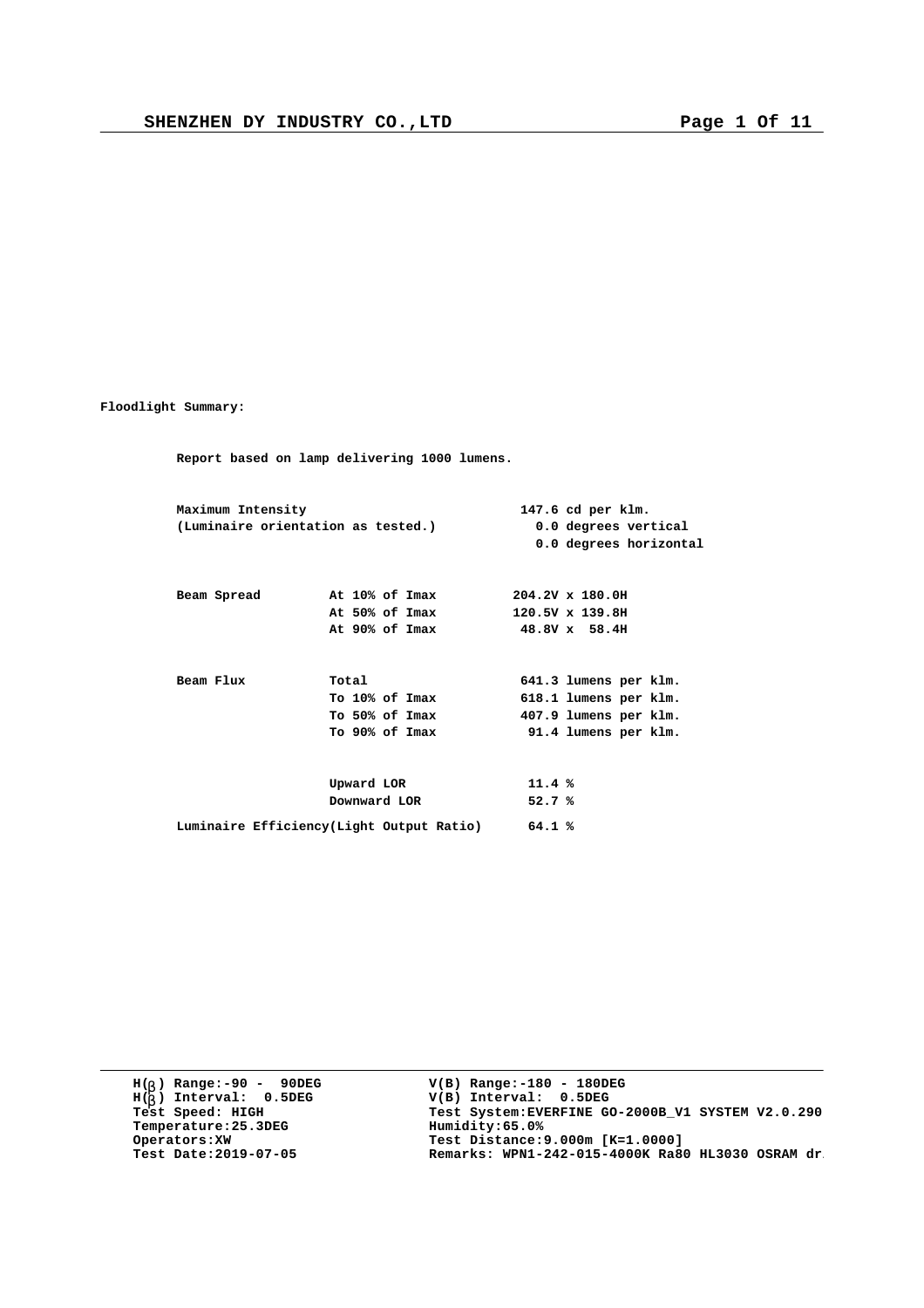|  | <b>LUMINAIRE PHOTOMETRIC TEST REPORT</b> |  |  |
|--|------------------------------------------|--|--|
|--|------------------------------------------|--|--|

| Test: U: 230.4V I: 0.0605A P: 13.25W PF: 0.9499 Lamp Flux: 2160x1 lm |               |                        |
|----------------------------------------------------------------------|---------------|------------------------|
| NAME: wallpack                                                       | TYPE:LED lamp | <b>WEIGHT:</b>         |
| $SPEC.$ :                                                            | DIM.:         | SERIAL No.:20190702001 |
| MFR.: AXLUX                                                          | SUR.:         | PROTECTION ANGLE:      |

| $- / +180$                                                                                          |             |
|-----------------------------------------------------------------------------------------------------|-------------|
| $-150$<br>150                                                                                       |             |
| $-120$<br>120                                                                                       | MODE        |
|                                                                                                     | <b>NOMI</b> |
| $-90$<br>90                                                                                         | <b>RATE</b> |
| 140                                                                                                 | <b>NOMI</b> |
| 60<br>$-60$<br>210<br><b>UNIT:ed</b><br>V 0.0DEG PLAN, 146.6deg<br>280<br>= # 0.0DEG PLAN, 120.5deg | LAMP        |
| 30<br>$-30$<br>R<br>AVERAGE BEAM ANGLE(50%):133.5 DEG                                               | <b>TEST</b> |

| DATA OF LAMP                      |      |                            | Eff:104.571m/W |
|-----------------------------------|------|----------------------------|----------------|
| 4000K Ra80 HL3030<br><b>MODEL</b> |      | $\texttt{Imax}(\text{cd})$ | 318.7          |
| NOMINAL POWER (W)                 | 15   | AVAILABILITY(%)            | 61.8           |
| RATED VOLTAGE(V)                  | 230  | Avai. FLUX(lm)             | 1335           |
| NOMINAL FLUX(1m)                  | 2160 | LOR(%)                     | 64.1           |
| LAMPS INSIDE                      | 1    | TOTAL FLUX(1m)             | 1385           |
| TEST VOLTAGE(V)                   | 230  | $@50*(H,V)$<br>a           | 140,120DEG     |

| 90            |                                                                                                                                |                            |                |                                                     |                  |                                                                                                                 |  |     | AREA FLUX DIAGRAM |     |     |                                                                                                                            |             |      |                                                                                                                                                                                                      | UNIT: 1m |                      | F t         | F a         |
|---------------|--------------------------------------------------------------------------------------------------------------------------------|----------------------------|----------------|-----------------------------------------------------|------------------|-----------------------------------------------------------------------------------------------------------------|--|-----|-------------------|-----|-----|----------------------------------------------------------------------------------------------------------------------------|-------------|------|------------------------------------------------------------------------------------------------------------------------------------------------------------------------------------------------------|----------|----------------------|-------------|-------------|
| 80            |                                                                                                                                |                            |                |                                                     |                  | $0.25 \mid 0.84 \mid 1.59 \mid 2.42 \mid 3.24 \mid 3.94 \mid 4.46 \mid 4.74 \mid 4.82 \mid 4.83 \mid 4.77 \mid$ |  |     |                   |     |     | 4.49                                                                                                                       |             |      | $3.97$ $3.26$ $2.44$ $1.60$ $0.85$ $0.26$                                                                                                                                                            |          |                      | 52.8        | 52.8        |
| 70            |                                                                                                                                |                            |                |                                                     |                  |                                                                                                                 |  |     |                   |     |     |                                                                                                                            |             |      | $0.25 0.91 1.78 2.78 3.80 4.71 5.42 5.85 6.02 6.03 5.89 5.46 4.74 3.82 2.80 1.78 0.91 0.27 63.2 63.2$                                                                                                |          |                      |             |             |
| 60            |                                                                                                                                |                            |                |                                                     |                  |                                                                                                                 |  |     |                   |     |     |                                                                                                                            |             |      | $0.26 \mid 0.97 \mid 1.95 \mid 3.12 \mid 4.32 \mid 5.43 \mid 6.33 \mid 6.91 \mid 7.19 \mid 7.21 \mid 6.95 \mid 6.37 \mid 5.46 \mid 4.34 \mid 3.13 \mid 1.96 \mid 0.97 \mid 0.27 \mid 73.1 \mid 73.1$ |          |                      |             |             |
| 50            |                                                                                                                                | 0.27 1.02 2.10             |                | $3.41 \mid 4.77$                                    |                  |                                                                                                                 |  |     |                   |     |     | $(6.05 7.10 7.82 8.21 8.22 7.85 7.14 6.08 4.79$                                                                            |             |      | 3.42 2.10                                                                                                                                                                                            |          | 1.03 0.28            | $81.6$ 81.6 |             |
| 40            |                                                                                                                                |                            |                |                                                     |                  |                                                                                                                 |  |     |                   |     |     |                                                                                                                            |             |      | $0.27 1.06 2.21 3.62 5.10 6.51 7.67 8.51 8.99 8.99 8.53 7.70 6.53 5.12 3.63 2.22 1.08 0.29 88.0 88.0$                                                                                                |          |                      |             |             |
| 30            |                                                                                                                                |                            |                |                                                     |                  |                                                                                                                 |  |     |                   |     |     | $0.27 1.08 2.28 3.74 5.31 6.77 8.01 8.92 9.45 9.45 8.93 8.03 6.79 5.32$                                                    |             |      | 3.75 2.29 1.11 0.29 91.8 91.8                                                                                                                                                                        |          |                      |             |             |
|               |                                                                                                                                | 0.27 1.09 2.31             |                |                                                     | $3.79 \mid 5.35$ |                                                                                                                 |  |     |                   |     |     | (6.84 8.08 9.02 9.57 9.58 9.03 8.10)                                                                                       | $6.85$ 5.36 |      | 3.79 2.33 1.13 0.29                                                                                                                                                                                  |          |                      | $92.8$ 92.8 |             |
| VERTICAL (DEG |                                                                                                                                |                            |                |                                                     |                  |                                                                                                                 |  |     |                   |     |     |                                                                                                                            |             |      | $0.27 1.08 2.28 3.73 5.26 6.69 7.89 8.82 9.38 8.82 7.89 6.69 5.27 3.77 2.33 1.13 0.29 91.0 91.0$                                                                                                     |          |                      |             |             |
|               |                                                                                                                                | 0.27 1.06 2.21             |                |                                                     |                  |                                                                                                                 |  |     |                   |     |     |                                                                                                                            |             |      | $\mid$ 3,58 5,02 6,36 7,46 8,31 8,86 8,85 8,32 7,49 6,41 5,10 3,67 2,29 1,12 0,29 86,7 86,7                                                                                                          |          |                      |             |             |
|               | 0.27                                                                                                                           | $1.03$ $2.11$              |                | $3.39 \mid 4.70$                                    |                  |                                                                                                                 |  |     |                   |     |     | $ 5.90 6.88 7.63 8.11 8.14 7.69 6.94 5.98 $                                                                                |             | 4.79 | 3.48 2.20 1.09 0.29                                                                                                                                                                                  |          |                      | $80.6$ 80.6 |             |
|               |                                                                                                                                |                            |                |                                                     |                  |                                                                                                                 |  |     |                   |     |     |                                                                                                                            |             |      | $0.26 \mid 0.99 \mid 1.99 \mid 3.15 \mid 4.31 \mid 5.34 \mid 6.15 \mid 6.79 \mid 7.20 \mid 7.21 \mid 6.83 \mid 6.19 \mid 5.38 \mid 4.36 \mid 3.20 \mid 2.06 \mid 1.04 \mid 0.28 \mid 72.8 \mid 72.8$ |          |                      |             |             |
| $-30$         |                                                                                                                                |                            |                | $0.26 \mid 0.95 \mid 1.85 \mid 2.86 \mid 3.83 \mid$ |                  |                                                                                                                 |  |     |                   |     |     |                                                                                                                            |             |      | $4.66$   5.31   5.80   6.11   6.13   5.83   5.35   4.70   3.86   2.88   1.89   0.99   0.28   63.5   63.5                                                                                             |          |                      |             |             |
| $-40$         |                                                                                                                                |                            | 0.25 0.90 1.70 | 2.53 3.31                                           |                  |                                                                                                                 |  |     |                   |     |     |                                                                                                                            |             |      | $3.97 4.44 4.75 4.96 4.97 4.77 4.46 4.00 3.34 2.56 1.72 0.93 0.27$                                                                                                                                   |          |                      |             | $53.8$ 53.8 |
| $-50$         |                                                                                                                                |                            |                |                                                     |                  |                                                                                                                 |  |     |                   |     |     |                                                                                                                            |             |      | $0.25 \mid 0.85 \mid 1.53 \mid 2.21 \mid 2.81 \mid 3.28 \mid 3.57 \mid 3.73 \mid 3.81 \mid 3.82 \mid 3.74 \mid 3.59 \mid 3.30 \mid 2.83 \mid 2.23 \mid 1.55 \mid 0.87 \mid 0.26 \mid 44.2 \mid 44.2$ |          |                      |             |             |
| $-60$         |                                                                                                                                |                            |                |                                                     |                  |                                                                                                                 |  |     |                   |     |     | $0.24 0.79 1.38 1.91 2.35 2.66 2.79 2.79 2.76 2.76 2.79 2.80 2.67 2.37$                                                    |             |      | 1.93 1.39 0.81 0.26 35.5 35.5                                                                                                                                                                        |          |                      |             |             |
| $-70$         |                                                                                                                                | $0.24 \mid 0.75 \mid 1.23$ |                |                                                     |                  |                                                                                                                 |  |     |                   |     |     | $\vert 1.65 \vert 1.95 \vert 2.11 \vert 2.13 \vert 2.01 \vert 1.88 \vert 1.87 \vert 2.00 \vert 2.12 \vert 2.12 \vert 1.97$ |             |      | 1.67 1.25 0.76 0.25                                                                                                                                                                                  |          |                      | 28.0        | 28.0        |
| $-80$         |                                                                                                                                |                            |                |                                                     |                  |                                                                                                                 |  |     |                   |     |     |                                                                                                                            |             |      | $0.23 0.70 1.11 1.43 1.62 1.66 1.57 1.37 1.16 1.16 1.36 1.56 1.66 1.62 1.44 1.13 0.71 0.24 21.7 21.4$                                                                                                |          |                      |             |             |
| $-90$         | 0.23                                                                                                                           |                            |                |                                                     |                  |                                                                                                                 |  |     |                   |     |     |                                                                                                                            |             |      | $0.66 1.01 1.24 1.34 1.29 1.12 0.88 0.65 0.65 0.87 1.11 1.29 1.34 1.25 1.02 0.67 0.24 16.9 14.4$                                                                                                     |          |                      |             |             |
|               | -20 HORIZONTAL(DEG)<br>20<br>40<br>50<br>60<br>80<br>-80<br>$-70$<br>$-60$<br>$-50$<br>$-40$<br>$-30$<br>30<br>70<br>90<br>-90 |                            |                |                                                     |                  |                                                                                                                 |  |     |                   |     |     |                                                                                                                            |             |      |                                                                                                                                                                                                      |          |                      |             |             |
| Ft            | $4.62$   16.7  32.6                                                                                                            |                            |                |                                                     |                  | $50.6$ 68.4 84.2 96.4                                                                                           |  | 105 | 109               | 109 | 105 | 96.8                                                                                                                       | 84.6        | 68.9 | 51.0 33.1                                                                                                                                                                                            |          | $17.2$   4.89   1138 |             |             |
| Fa            | 4.62 16.7 32.6                                                                                                                 |                            |                |                                                     |                  | 50.6 68.4 84.2 96.4                                                                                             |  | 104 | 108               | 108 |     | 104 96.7                                                                                                                   |             |      | $84.6$ 68.9 51.0 33.1 17.2 4.89                                                                                                                                                                      |          |                      |             | 1135        |

**one-half-peak spread: U:63.5,D:57.8 , L:69.9,R:70.7 NEMA Beam Type: Type 7**

**H( ) Range:-90 - 90DEG** H(<sub>b</sub>) Range:-90 - 90DE<br>H(<sub>b</sub>) Interval: 0.5DEG **b Temperature: 25.3DEG**<br> **Operators: XW**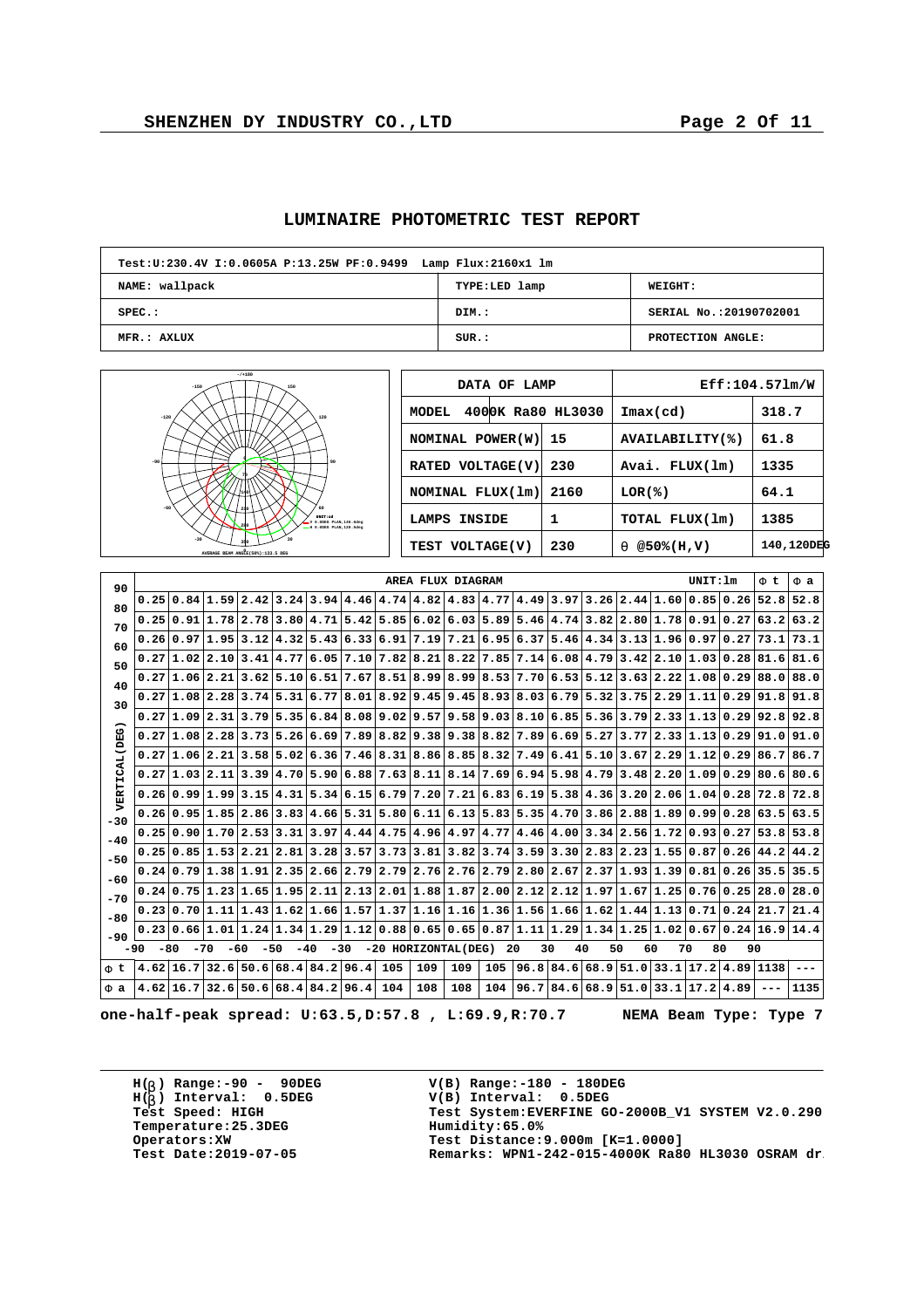| ISOCANDELA DIAGRAM |
|--------------------|
|                    |

| Test: U: 230.4V I: 0.0605A P: 13.25W PF: 0.9499 Lamp Flux: 2160x1 lm |               |                         |
|----------------------------------------------------------------------|---------------|-------------------------|
| NAME: wallpack                                                       | TYPE:LED lamp | <b>WEIGHT:</b>          |
| $SPEC.$ :                                                            | DIM.:         | SERIAL No.: 20190702001 |
| MFR.: AXLUX                                                          | SUR.:         | PROTECTION ANGLE:       |

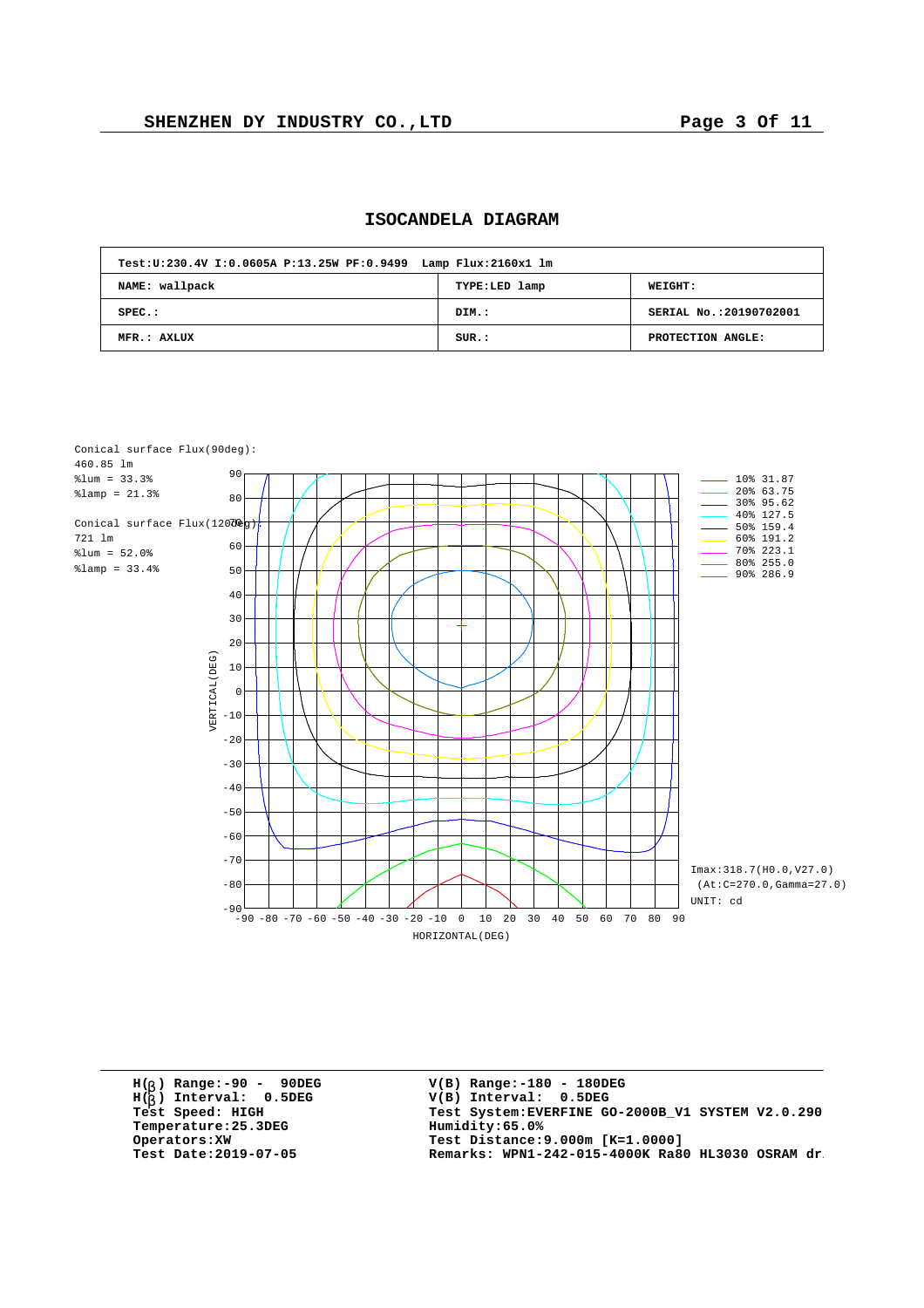| Test: U: 230.4V I: 0.0605A P: 13.25W PF: 0.9499 Lamp Flux: 2160x1 lm |               |                         |
|----------------------------------------------------------------------|---------------|-------------------------|
| NAME: wallpack                                                       | TYPE:LED lamp | WEIGHT:                 |
| $SPEC.$ :                                                            | DIM.:         | SERIAL No.: 20190702001 |
| MFR.: AXLUX                                                          | SUR.:         | PROTECTION ANGLE:       |



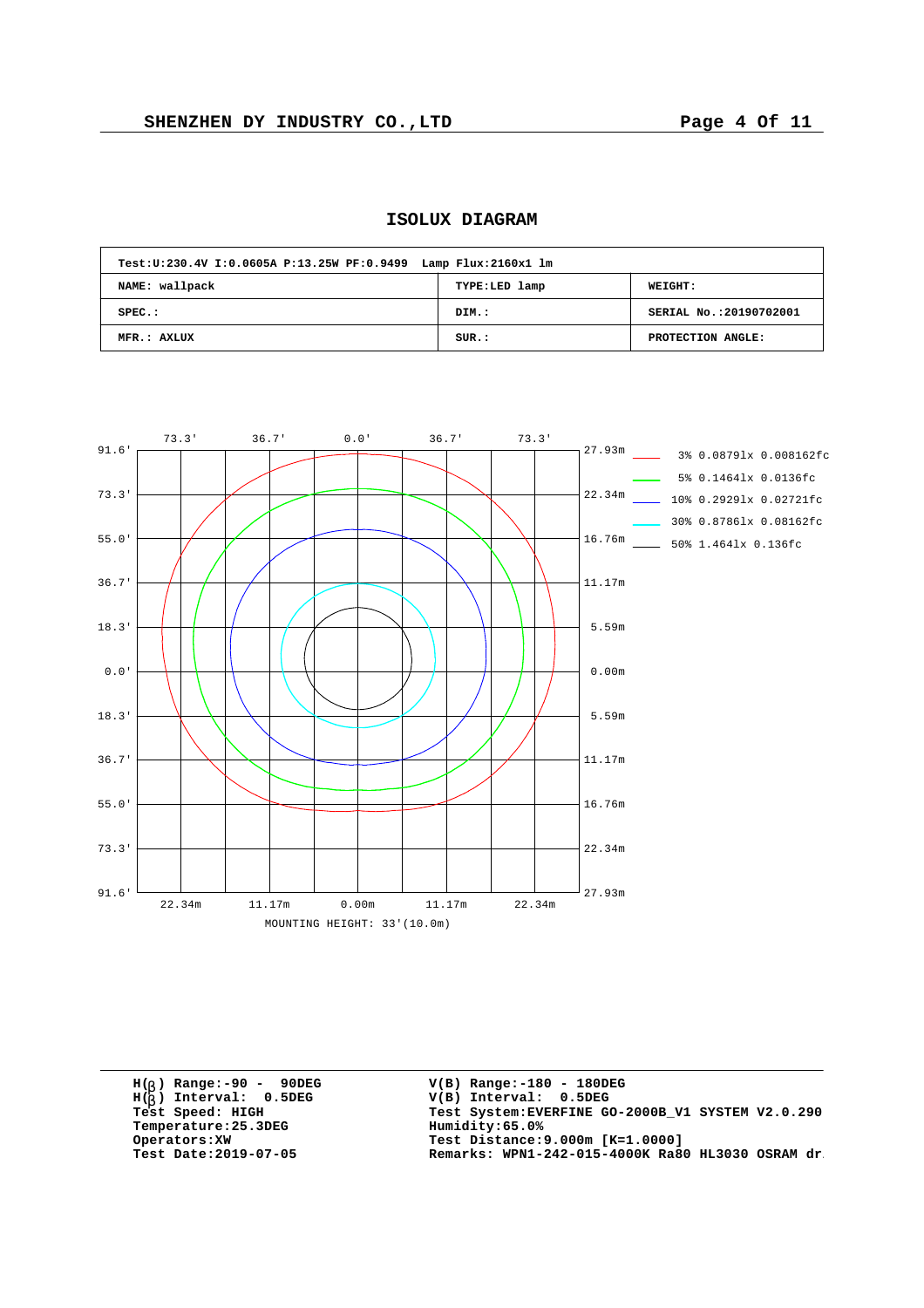

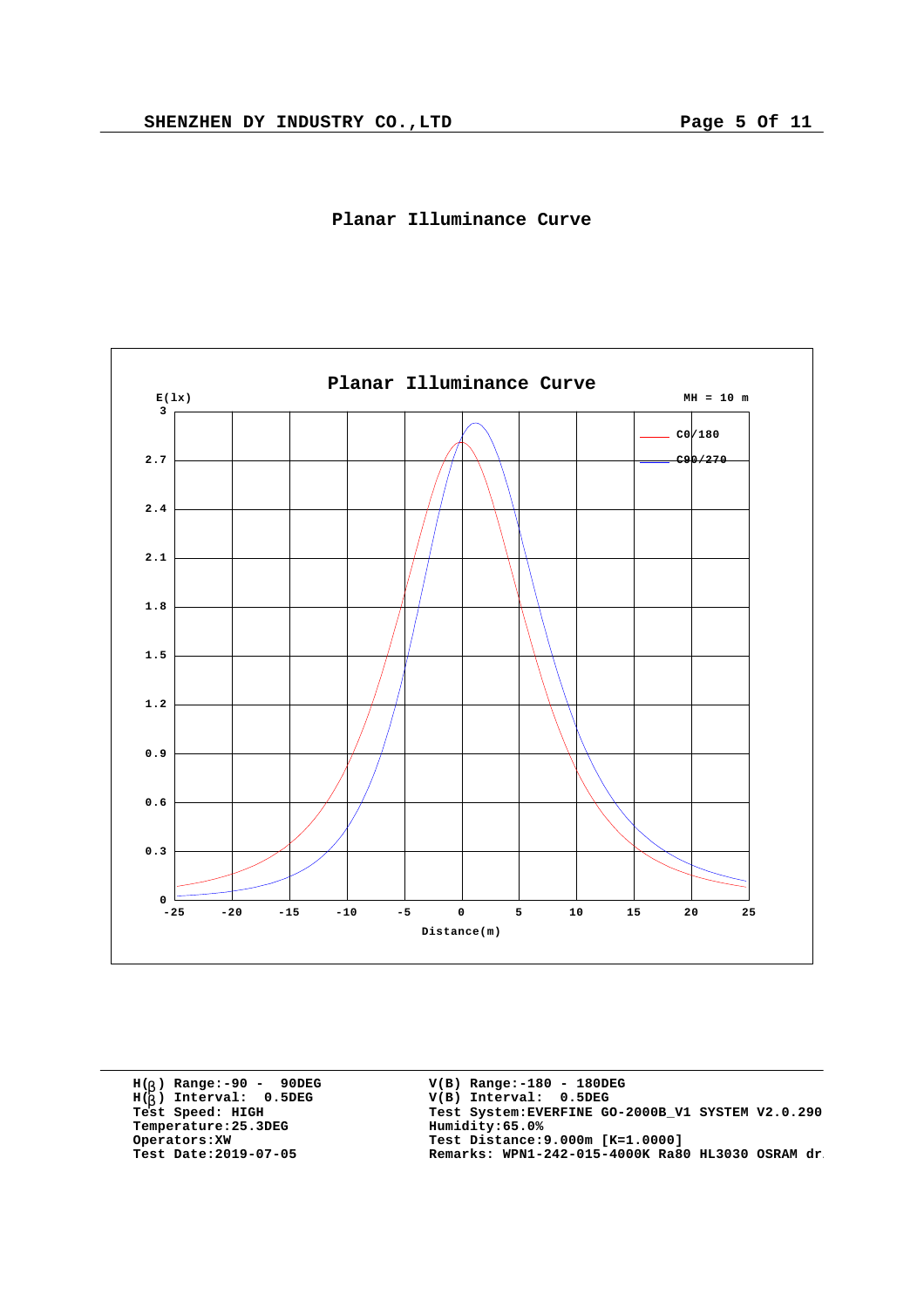**AAI Figure**

| Test: U: 230.4V I: 0.0605A P: 13.25W PF: 0.9499 Lamp Flux: 2160x1 lm |               |                         |
|----------------------------------------------------------------------|---------------|-------------------------|
| NAME: wallpack                                                       | TYPE:LED lamp | WEIGHT:                 |
| $SPEC.$ :                                                            | DIM.:         | SERIAL No.: 20190702001 |
| MFR.: AXLUX                                                          | SUR.:         | PROTECTION ANGLE:       |



**Flux out:738.0 lm**

**Note:The Curves indicate the illuminated area and the average illumination when the luminaire is at different distance.**

**H( ) Range:-90 - 90DEG** H(<sub>b</sub>) Range:-90 - 90DE<br>H(<sub>b</sub>) Interval: 0.5DEG **b**  $Temperature:25.3DEG$ <br>Operators:XW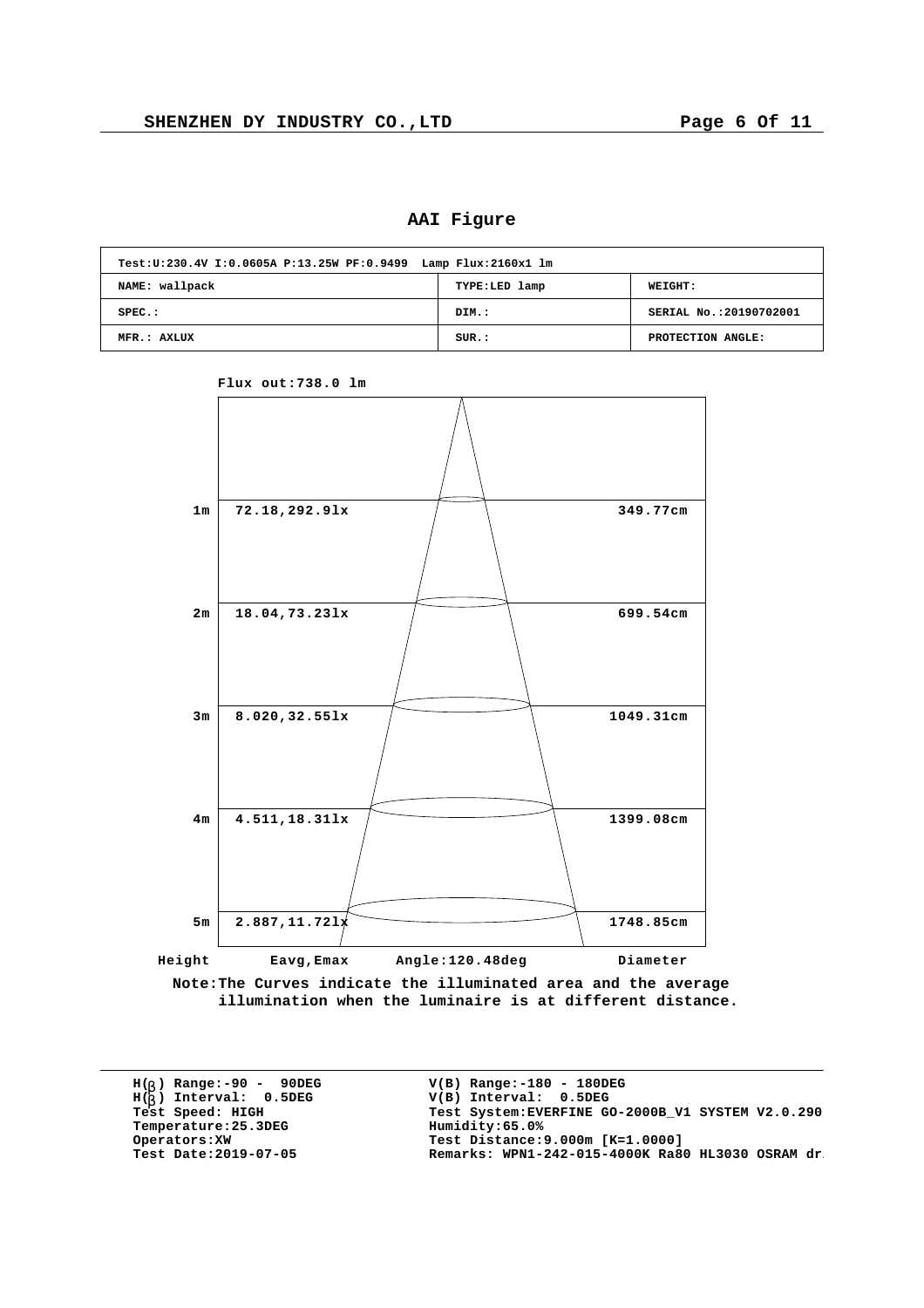$\overline{1}$ 

h

|                |      |       |       |       |            |       |       |       | Test: U: 230.4V I: 0.0605A P: 13.25W PF: 0.9499 Lamp Flux: 2160x1 lm |               |       |                |                      |             |                        |                   |          |      |      |  |
|----------------|------|-------|-------|-------|------------|-------|-------|-------|----------------------------------------------------------------------|---------------|-------|----------------|----------------------|-------------|------------------------|-------------------|----------|------|------|--|
| NAME: wallpack |      |       |       |       |            |       |       |       |                                                                      | TYPE:LED lamp |       |                |                      |             |                        | WEIGHT:           |          |      |      |  |
| $SPEC.$ :      |      |       |       |       |            |       |       |       | DIM.:                                                                |               |       |                |                      |             | SERIAL No.:20190702001 |                   |          |      |      |  |
| MFR.: AXLUX    |      |       |       |       |            |       |       |       | SUR.:                                                                |               |       |                |                      |             |                        | PROTECTION ANGLE: |          |      |      |  |
| Table--1       |      |       |       |       |            |       |       |       |                                                                      |               |       |                |                      |             |                        |                   | UNIT: cd |      |      |  |
| H(DEG)         |      |       |       |       |            |       |       |       |                                                                      |               |       |                |                      |             |                        |                   |          |      |      |  |
| V(DEG)         | -90  | $-85$ | $-80$ | $-75$ | $-70$      | $-65$ | $-60$ | $-55$ | $-50$                                                                | $-45$         | $-40$ | $-35$          | $-30$                | $-25$       | $-20$                  | $-15$             | $-10$    | $-5$ | 0    |  |
| $-180$         | 84.9 | 77.8  | 70.7  | 63.5  | 56.4       | 49.4  | 42.6  | 36.0  | 29.6                                                                 | 23.4          | 17.3  | 12.2           | 8.66                 | 7.72        | 7.99                   | 8.14              | 8.34     | 8.55 | 8.52 |  |
| $-170$         | 84.9 | 77.8  | 70.8  | 63.8  | 57.0       | 50.3  | 43.8  | 37.4  | 30.9                                                                 | 24.9          | 20.2  | 15.8           | 11.7                 | 9.32        | 9.15                   | 9.12              | 9.02     | 8.88 | 8.69 |  |
| $-160$         | 84.9 | 78.1  | 71.3  | 64.8  | 58.4       | 52.2  | 46.2  | 40.4  | 33.8                                                                 | 26.6          | 21.0  | 16.6           | $\vert 12.4 \vert$   | 9.69        | 9.06                   | 9.02              | 8.98     | 8.90 | 8.84 |  |
| $-150$         | 84.9 | 78.5  | 72.3  | 66.3  | 60.4       | 54.9  | 49.0  | 42.2  | 35.5                                                                 | 29.0          | 22.5  |                | $16.7$   13.2   10.0 |             | 9.15                   | 9.01              | 8.95     | 8.91 | 8.88 |  |
| $-140$         | 84.9 | 79.1  | 73.6  | 68.2  | 63.2       | 57.3  | 50.7  | 44.3  | 38.3                                                                 | 31.8          | 25.2  | 19.2           | 14.8                 | 11.3        | 9.06                   | 8.99              | 8.96     | 8.94 | 8.93 |  |
| $-130$         | 84.9 | 79.9  | 75.2  | 70.7  | 66.0       | 59.5  | 53.2  | 47.3  | 41.2                                                                 | 35.0          | 29.0  | 23.1           | 17.7                 | 13.1        | 10.8                   | 9.57              | 8.94     | 8.93 | 8.91 |  |
| $-120$         | 84.9 | 80.9  | 77.0  | 73.4  | 68.4       | 62.3  | 56.6  | 50.8  | 44.6                                                                 | 38.7          | 33.0  | 27.0           | 21.2                 | 16.2        | 12.8                   | 9.86              | 8.81     | 8.80 | 8.79 |  |
| $-110$         | 84.9 | 81.9  | 79.0  | 76.3  | 71.3       | 65.9  | 60.6  | 54.9  | 49.0                                                                 | 43.3          | 37.4  | 31.3           | 25.6                 | 20.3        | $15.5$   11.0          |                   | 9.65     | 9.10 | 8.59 |  |
| $-100$         | 84.9 | 83.1  | 81.3  | 79.5  | 74.8       | 70.1  | 65.4  | 59.8  | 54.3                                                                 | 48.8          | 42.7  | 36.7           | 30.8                 | 25.2        | 19.6                   | 14.2              | 12.1     | 10.2 | 8.33 |  |
| $-90$          | 84.9 | 84.3  | 83.7  | 83.2  | 79.4       | 75.6  | 71.8  | 66.9  | 62.0                                                                 | 57.1          | 51.4  | 45.7           | 40.0                 | 34.3        | 28.6                   | 22.9              | 19.4     | 16.0 | 12.5 |  |
| $-80$          | 84.9 | 85.6  | 86.5  | 87.4  | 85.2       | 82.6  | 80.0  | 76.3  | 72.5                                                                 | 68.5          | 63.7  | 58.7           | 53.5                 | 48.2        | 42.8                   | 37.2              | 32.9     | 28.6 | 24.1 |  |
| $-70$          | 84.9 | 87.1  | 89.8  | 92.2  | 92.0       | 91.2  | 90.0  | 88.1  | 85.5                                                                 | 82.7          | 79.2  | 75.2           | 70.9                 | 66.4        | 61.6                   | 56.5              | 52.8     | 49.1 | 45.0 |  |
| -60            | 84.9 | 88.7  | 93.3  |       | 97.6 100.0 | 101   | 102   | 102   | 101                                                                  | 99.8          | 97.9  | 95.3           | 92.2                 | 88.6        | 84.9                   | 80.7              | 77.9     | 75.9 | 73.3 |  |
| $-50$          | 84.9 | 90.3  | 97.1  | 104   | 109        | 113   | 116   | 118   | 119                                                                  | 120           | 120   | 119            | 117                  | 115         | 113                    | 110               | 108      | 108  | 107  |  |
| $-40$          | 84.9 | 91.8  | 101   | 110   | 118        | 125   | 131   | 136   | 139                                                                  | 142           | 144   | 145            | 146                  | 145         | 144                    | 144               | 144      | 145  | 144  |  |
| $-30$          | 84.9 | 93.2  | 104   | 116   | 128        | 138   | 147   | 155   | 161                                                                  | 166           | 170   | 173            | 176                  | 177         | 178                    | 179               | 182      | 183  | 183  |  |
| $-20$          | 84.9 | 94.3  | 108   | 122   | 136        | 149   | 161   | 173   | 182                                                                  | 190           | 196   | 201            | 205                  | 208         | 211                    | 215               | 218      | 220  | 221  |  |
| $-10$          | 84.9 | 95.1  | 110   | 127   | 143        | 159   | 174   | 187   | 200                                                                  | 210           | 219   | 227            | 233                  | 237         | 242                    | 247               | 251      | 254  | 255  |  |
| 0              | 84.9 | 95.5  | 112   | 130   | 149        | 167   | 184   | 200   | 213                                                                  | 226           | 237   | 246            | 254                  | 260         | 266                    | 271               | 276      | 280  | 281  |  |
| 10             | 84.9 | 96.6  | 114   | 134   | 154        | 174   | 193   | 210   | 225                                                                  | 240           | 252   | 263            | 272                  | 280         | 286                    | 293               | 300      | 303  | 305  |  |
| 20             | 84.9 | 97.3  | 115   | 136   | 157        | 178   | 197   | 216   | 233                                                                  | 247           | 261   | 273            | 283                  | 291         | 299                    | 305               | 311      | 315  | 316  |  |
| 30             | 84.9 | 97.4  | 115   | 136   | 157        | 178   | 198   | 216   | 233                                                                  | 249           | 263   | 274            | 285                  | 294         | 301                    | 307               | 312      | 316  | 318  |  |
| 40             | 84.9 | 97.1  | 114   | 134   | 154        | 174   | 193   | 211   | 228                                                                  | 243           | 256   | 268            | 278                  | 286         | 293                    | 298               | 303      | 306  | 308  |  |
| 50             | 84.9 | 96.4  | 112   | 130   | 149        | 167   | 185   | 202   | 217                                                                  | 230           | 243   | 253            | 262                  | 270         | 275                    | 280               | 283      | 285  | 287  |  |
| 60             | 84.9 | 95.2  | 109   | 124   | 141        | 157   | 173   | 188   | 200                                                                  | 212           | 223   | 231            | 239                  | 245         | 249                    | 252               | 254      | 255  | 256  |  |
| 70             | 84.9 | 93.7  | 105   | 117   | 131        | 144   | 158   | 169   | 179                                                                  | 189           | 197   | 204            | 210                  | 214         | 216                    | 218               | 219      | 219  | 218  |  |
| 80             | 84.9 | 92.1  | 100   | 110   | 120        | 131   | 141   | 149   | 157                                                                  | 164           | 169   | 174            | 178                  | 179         | 180                    | 181               | 180      | 179  | 177  |  |
| 90             | 84.9 | 90.4  | 95.9  | 101   | 109        | 116   | 123   | 128   | 133                                                                  | 138           | 140   | 143            | 145                  | 144         | 143                    | 143               | 141      | 140  | 138  |  |
| 100            | 84.9 | 88.6  | 91.5  | 93.7  | 97.9       | 102   | 106   | 108   | 110                                                                  | 112           | 112   | 112            | 112                  | 110         | 108                    | 107               | 106      | 105  | 104  |  |
| 110            | 84.9 | 86.8  | 87.3  | 86.6  | 87.6       | 88.7  | 89.4  | 88.9  | 88.3                                                                 | 87.6          | 86.0  | 83.9           | 82.1                 | 79.3        | 76.4                   | 74.1              | 73.3     | 73.3 | 73.8 |  |
| 120            | 84.9 | 85.0  | 83.4  | 80.5  | 78.5       | 77.1  | 75.1  | 72.4  | 69.5                                                                 | 66.5          | 63.4  | 59.6           | 56.1                 | 52.9        | 50.0                   | 48.0              | 47.3     | 47.5 | 48.4 |  |
| 130            | 84.9 | 83.3  | 79.9  | 75.4  | 70.7       | 67.4  | 63.5  | 59.1  | 54.5                                                                 | 49.8          | 45.1  | 40.4           | 35.9                 | 32.0        | 29.8                   | 28.8              | 28.5     | 28.5 | 29.1 |  |
| 140            | 84.9 | 81.8  | 77.0  | 71.3  | 65.2       | 59.7  | 54.6  | 49.1  | 43.3                                                                 | 37.6          | 31.8  | 26.5           | 21.7                 | 18.1        | 15.9                   | 15.7              | 15.9     | 15.8 | 16.2 |  |
| 150            | 84.9 | 80.5  | 74.6  | 68.1  | 61.3       | 54.6  | 48.2  | 42.2  | 35.9                                                                 | 29.5          | 23.3  | 17.8           | 12.7                 | 9.34        | 8.73                   | 8.58              | 8.60     | 8.64 | 8.79 |  |
| 160            | 84.9 | 79.4  | 72.8  | 65.8  | 58.7       | 51.5  | 44.7  | 38.1  | 31.8                                                                 | 25.5          | 19.4  | 13.8           | 9.18                 | 7.14        | 7.03                   | 7.15              | 7.27     | 7.40 | 7.61 |  |
| 170            | 84.9 | 78.5  | 71.5  | 64.3  | 57.0       | 49.9  | 42.9  | 36.2  | 29.8                                                                 | 23.6          | 17.8  | 12.6           | 8.51                 | 7.36        | 7.62                   | 7.77              | 7.83     | 7.94 | 8.06 |  |
| 180            | 84.9 | 77.8  | 70.7  | 63.5  | 56.4       | 49.4  | 42.6  | 36.0  | 29.6                                                                 |               |       | 23.4 17.3 12.2 |                      | 8.66   7.72 | 7.99                   | 8.14              | 8.34     | 8.55 | 8.52 |  |

## **LUMINOUS DISTRIBUTION INTENSITY DATA**

**H( ) Range:-90 - 90DEG** H(<sub>b</sub>) Range:-90 - 90DE<br>H(<sub>b</sub>) Interval: 0.5DEG **b**  $Temperature:25.3DEG$ <br>Operators:XW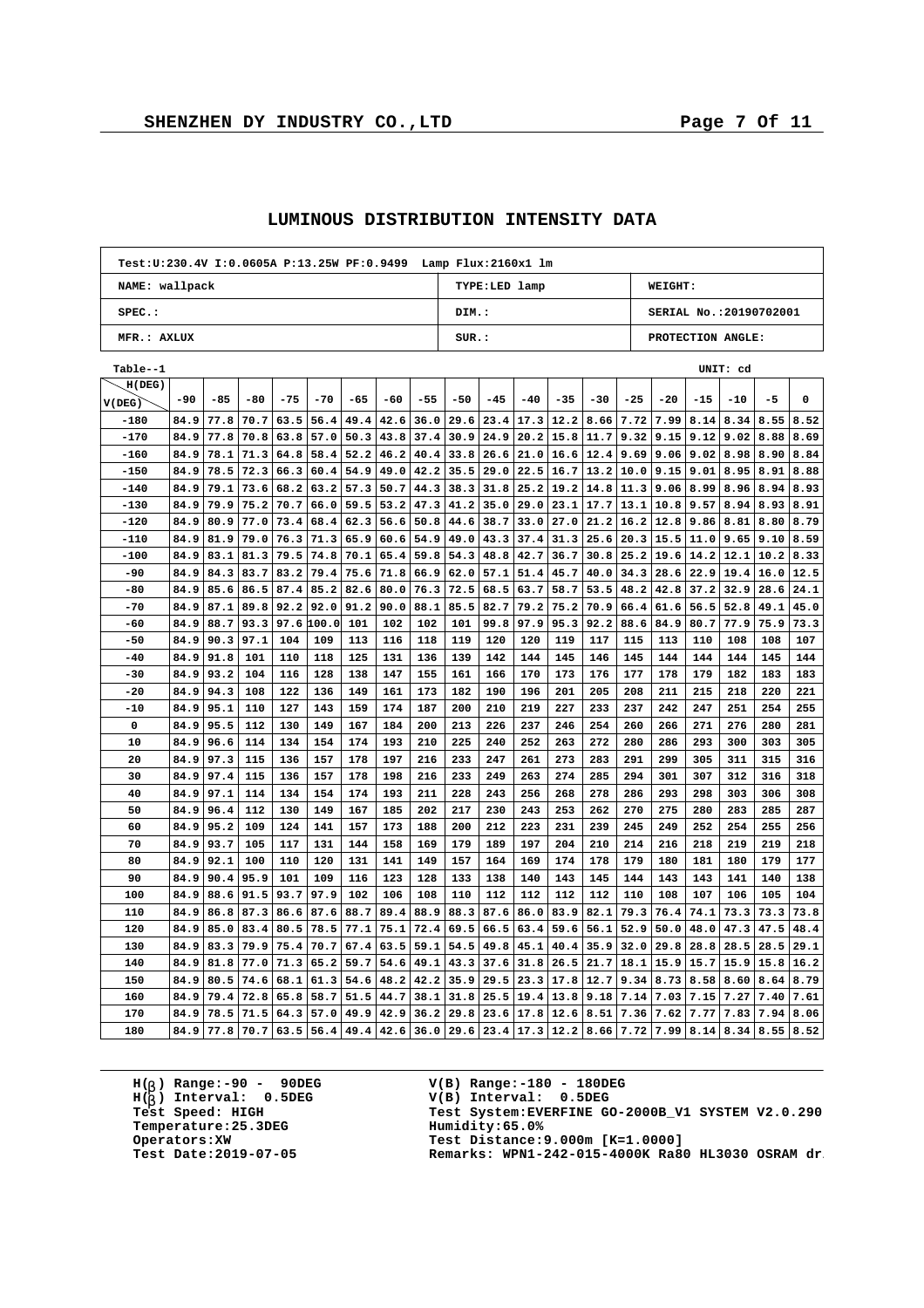$\overline{1}$ 

٦

|                | Test: U: 230.4V I: 0.0605A P: 13.25W PF: 0.9499 Lamp Flux: 2160x1 lm |      |      |      |      |                  |         |      |             |       |      |      |                  |      |                        |      |          |      |  |
|----------------|----------------------------------------------------------------------|------|------|------|------|------------------|---------|------|-------------|-------|------|------|------------------|------|------------------------|------|----------|------|--|
| NAME: wallpack | TYPE:LED lamp                                                        |      |      |      |      |                  | WEIGHT: |      |             |       |      |      |                  |      |                        |      |          |      |  |
| $SPEC.$ :      |                                                                      |      |      |      |      |                  |         |      | DIM.:       |       |      |      |                  |      | SERIAL No.:20190702001 |      |          |      |  |
|                | MFR.: AXLUX                                                          |      |      |      |      |                  |         |      |             | SUR.: |      |      |                  |      | PROTECTION ANGLE:      |      |          |      |  |
| Table--2       |                                                                      |      |      |      |      |                  |         |      |             |       |      |      |                  |      |                        |      | UNIT: cd |      |  |
| H(DEG)         |                                                                      |      |      |      |      |                  |         |      |             |       |      |      |                  |      |                        |      |          |      |  |
| V(DEG)         | 5                                                                    | 10   | 15   | 20   | 25   | 30               | 35      | 40   | 45          | 50    | 55   | 60   | 65               | 70   | 75                     | 80   | 85       | 90   |  |
| $-180$         | 8.73                                                                 | 8.73 | 8.71 | 8.64 | 8.62 | 11.0             | 15.7    | 21.4 | 27.4        | 33.9  | 40.7 | 47.6 | 54.8             | 62.0 | 69.3                   | 76.3 | 83.7     | 91.2 |  |
| $-170$         | 8.65                                                                 | 8.72 | 8.74 | 8.73 | 8.82 | 11.3             | 15.9    | 21.3 | 27.2        | 33.5  | 40.1 | 47.0 | 54.0             | 61.3 | 68.6                   | 75.9 | 83.4     | 91.2 |  |
| $-160$         | 8.78                                                                 | 8.80 | 8.81 | 8.79 | 9.28 | 12.0             | 16.6    | 22.1 | 28.1        | 34.6  | 41.1 | 47.7 | $54.4$ 61.4      |      | 68.6                   | 76.0 | 83.4     | 91.2 |  |
| $-150$         | 8.85                                                                 | 8.85 | 8.89 | 8.96 | 9.81 | 13.2             | 18.1    | 23.8 | 29.6        | 35.8  | 42.3 | 49.2 | 55.9             | 62.5 | 69.4                   | 76.4 | 83.5     | 91.2 |  |
| $-140$         | 8.93                                                                 | 8.94 | 8.96 | 8.99 | 11.5 | 15.4             | 20.3    | 25.9 | 31.9        | 38.1  | 44.3 | 50.9 | 57.7             | 64.3 | 70.7                   | 77.2 | 83.9     | 91.2 |  |
| $-130$         | 8.93                                                                 | 8.96 | 9.50 | 10.7 | 13.0 | 17.8             | 23.2    | 28.9 | 34.8        | 41.0  | 47.3 | 53.4 | 59.8             | 66.6 | 72.5                   | 78.4 | 84.5     | 91.2 |  |
| $-120$         | 8.83                                                                 | 8.87 | 9.90 | 12.8 | 16.1 | 21.0             | 26.6    | 32.6 | 38.4        | 44.5  | 50.9 | 56.8 | 62.7             | 68.9 | 74.7                   | 79.9 | 85.3     | 91.2 |  |
| $-110$         | 8.98                                                                 | 9.41 | 10.6 | 15.1 | 19.8 | 25.0             | 30.9    | 37.0 | 43.1        | 48.9  | 55.0 | 60.8 | 66.3             | 71.9 | 77.4                   | 81.7 | 86.2     | 91.2 |  |
| $-100$         | 9.97                                                                 | 11.7 | 13.6 | 19.0 | 24.6 | 30.3             | 36.3    | 42.4 | 48.6        | 54.3  | 60.0 | 65.8 | 70.6             | 75.5 | 80.4                   | 83.9 | 87.3     | 91.2 |  |
| -90            | 15.8                                                                 | 19.0 | 22.3 | 28.1 | 33.9 | 39.7             | 45.5    | 51.3 | 57.2        | 62.2  | 67.3 | 72.3 | 76.3             | 80.2 | 84.2                   | 86.5 | 88.8     | 91.2 |  |
| $-80$          | 28.4                                                                 | 32.5 | 36.6 | 42.3 | 47.9 | 53.2             | 58.5    | 63.8 | 68.8        | 72.9  | 76.9 | 80.7 | 83.5             | 86.1 | 88.6                   | 89.6 | 90.3     | 91.2 |  |
| $-70$          | 48.9                                                                 | 52.5 | 56.1 | 61.4 | 66.1 | 70.9             | 75.4    | 79.6 | 83.3        | 86.2  | 88.8 | 90.9 | 92.2             | 93.1 | 93.7                   | 93.3 | 92.3     | 91.2 |  |
| -60            | 75.8                                                                 | 77.7 | 80.5 | 84.8 | 88.8 | 92.4             | 95.7    | 98.6 | 101         | 102   | 103  | 103  | 102              | 101  | 99.8                   | 97.5 | 94.2     | 91.2 |  |
| $-50$          | 108                                                                  | 108  | 110  | 113  | 115  | 118              | 120     | 121  | 121         | 120   | 119  | 117  | 114              | 110  | 107                    | 102  | 96.1     | 91.2 |  |
| $-40$          | 145                                                                  | 144  | 145  | 144  | 146  | 147              | 146     | 145  | 143         | 140   | 137  | 132  | 127              | 120  | 114                    | 106  | 98.0     | 91.2 |  |
| $-30$          | 184                                                                  | 182  | 180  | 179  | 178  | 177              | 175     | 171  | 167         | 162   | 156  | 148  | 140              | 131  | 121                    | 111  | 99.9     | 91.2 |  |
| $-20$          | 221                                                                  | 219  | 216  | 212  | 210  | 206              | 203     | 198  | 191         | 184   | 174  | 164  | 153              | 141  | 128                    | 115  | 102      | 91.2 |  |
| $-10$          | 255                                                                  | 252  | 248  | 243  | 239  | 235              | 229     | 222  | 213         | 203   | 192  | 179  | 165              | 150  | 134                    | 118  | 103      | 91.2 |  |
| $\mathbf 0$    | 281                                                                  | 278  | 274  | 269  | 264  | 258              | 251     | 242  | 232         | 220   | 206  | 191  | 175              | 157  | 138                    | 120  | 104      | 91.2 |  |
| 10             | 303                                                                  | 299  | 293  | 286  | 280  | 272              | 263     | 253  | 242         | 228   | 213  | 197  | 179              | 160  | 141                    | 122  | 104      | 91.2 |  |
| 20             | 315                                                                  | 311  | 305  | 299  | 291  | 283              | 273     | 261  | 248         | 233   | 217  | 199  | 181              | 162  | 142                    | 122  | 104      | 91.2 |  |
| 30             | 316                                                                  | 313  | 308  | 301  | 295  | 286              | 275     | 263  | 249         | 233   | 216  | 198  | 179              | 160  | 140                    | 121  | 104      | 91.2 |  |
| 40             | 306                                                                  | 304  | 299  | 294  | 287  | 279              | 269     | 257  | 244         | 229   | 212  | 194  | 175              | 156  | 137                    | 119  | 103      | 91.2 |  |
| 50             | 286                                                                  | 284  | 280  | 276  | 271  | 263              | 254     | 244  | 231         | 218   | 202  | 185  | 167              | 149  | 132                    | 116  | 102      | 91.2 |  |
| 60             | 256                                                                  | 255  | 253  | 250  | 246  | 240              | 232     | 224  | 213         | 201   | 188  | 173  | 157              | 141  | 126                    | 112  | 100      | 91.2 |  |
| 70             | 219                                                                  | 219  | 219  | 217  | 215  | 211              | 205     | 198  | 190         | 180   | 170  | 159  | 145              | 131  | 118                    | 108  | 98.6     | 91.2 |  |
| 80             | 179                                                                  | 181  | 182  | 181  | 180  | 179              | 175     | 170  | 165         | 157   | 150  | 141  | 131              | 120  | 110                    | 103  | 96.6     | 91.2 |  |
| 90             | 140                                                                  | 142  | 144  | 145  | 145  | 146              | 144     | 141  | 139         | 134   | 129  | 124  | 117              | 109  | 102                    | 98.3 | 94.7     | 91.2 |  |
| 100            | 105                                                                  | 106  | 107  | 109  | 111  | 113              | 113     | 113  | 113         | 111   | 109  | 106  | 102              | 98.3 | 94.1                   | 93.8 | 92.7     | 91.2 |  |
| 110            | 73.5                                                                 | 73.6 | 74.6 | 77.1 | 80.1 | 83.0             | 84.8    | 86.9 | 88.5        | 89.1  | 89.6 | 89.9 | 89.3             | 88.2 | 87.4                   | 89.7 | 91.0     | 91.2 |  |
| 120            | 47.6                                                                 | 47.3 | 48.2 | 50.5 | 53.6 | 56.9             | 60.4    | 64.3 | 67.5        | 70.4  | 73.2 | 75.8 | 77.8             | 79.2 | 81.7                   | 86.1 | 89.3     | 91.2 |  |
| 130            | 28.6                                                                 | 28.6 | 29.0 | 30.2 | 32.7 | 36.6             | 41.2    | 46.0 | 50.7        | 55.4  | 60.0 | 64.4 | 68.4             | 71.6 | 77.3                   | 83.1 | 87.8     | 91.2 |  |
| 140            | 15.9                                                                 | 16.1 | 16.0 | 16.2 | 18.6 | 22.4             | 27.3    | 32.8 | 38.4        | 44.3  | 50.1 | 55.7 | 60.8             | 66.8 | 73.8                   | 80.6 | 86.5     | 91.2 |  |
| 150            | 8.78                                                                 | 8.87 | 8.98 | 9.25 | 10.1 | 13.6             | 18.7    | 24.3 | 30.5        | 37.0  | 43.3 | 49.4 | 56.2             | 63.8 | 71.4                   | 78.8 | 85.5     | 91.2 |  |
| 160            | 7.70                                                                 | 7.80 | 7.69 | 7.68 | 7.93 | 10.3             | 14.7    | 20.3 | 26.5        | 32.9  | 39.7 | 46.9 | 54.3             | 62.0 | 69.8                   | 77.5 | 84.6     | 91.2 |  |
| 170            | 8.24                                                                 | 8.34 | 8.35 | 8.26 | 8.12 | 9.52             | 13.8    | 19.4 | 25.7        | 32.3  | 39.3 | 46.5 | 53.9             | 61.5 | 69.2                   | 76.6 | 84.0     | 91.2 |  |
| 180            | 8.73                                                                 | 8.73 | 8.71 | 8.64 |      | $8.62$ 11.0 15.7 |         | 21.4 | $27.4$ 33.9 |       | 40.7 |      | $47.6$ 54.8 62.0 |      | 69.3                   | 76.3 | 83.7     | 91.2 |  |

## **LUMINOUS DISTRIBUTION INTENSITY DATA**

**H( ) Range:-90 - 90DEG** H(<sub>b</sub>) Range:-90 - 90DE<br>H(<sub>b</sub>) Interval: 0.5DEG **b**  $Temperature:25.3DEG$ <br>Operators:XW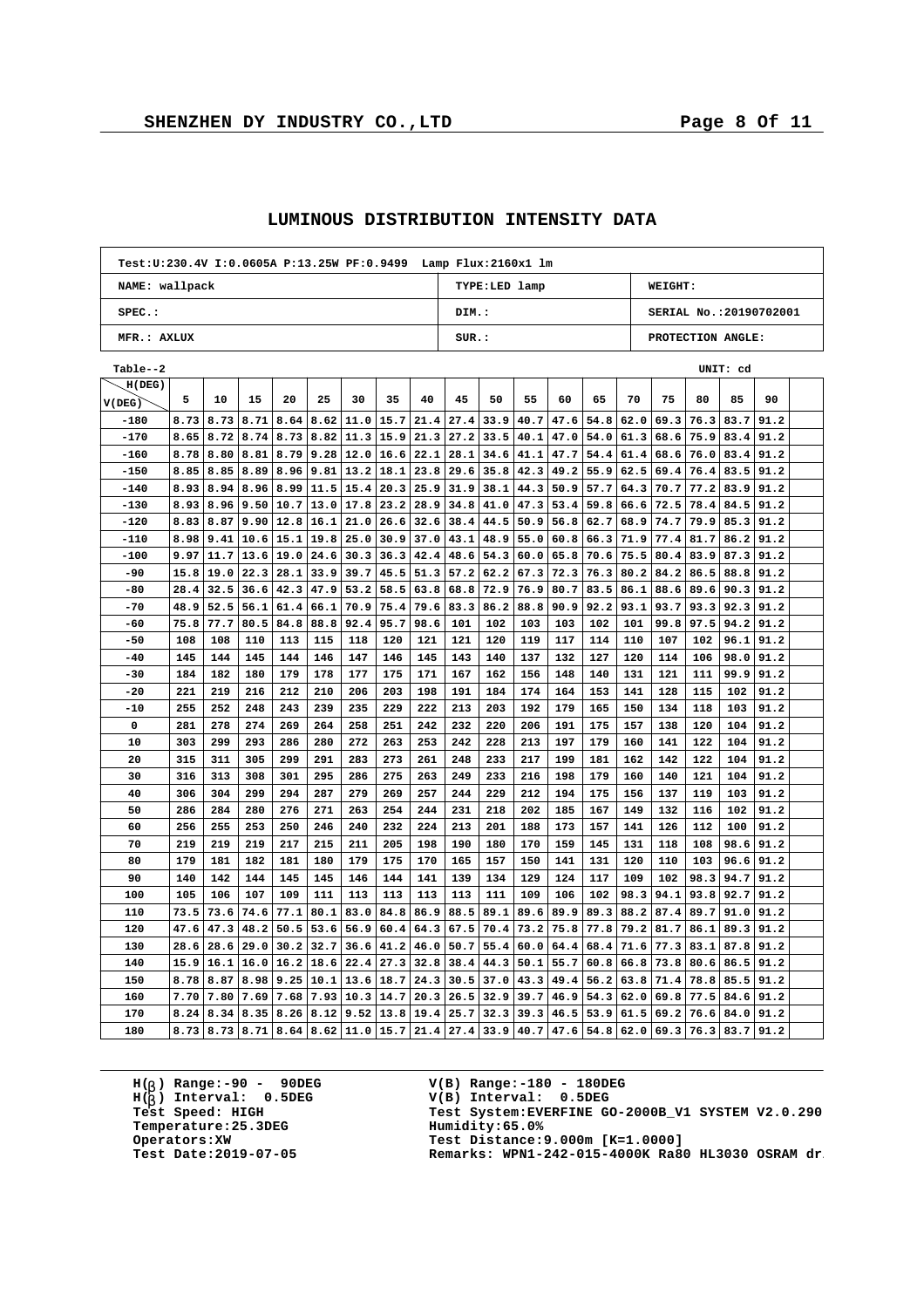|                |                |                | Photometric Data Table [cd] |                |                |                |                |                |                |                |
|----------------|----------------|----------------|-----------------------------|----------------|----------------|----------------|----------------|----------------|----------------|----------------|
| G/C            | 0.0            | 15.0           | 30.0                        | 45.0           | 60.0           | 75.0           | 90.0           | 105.0          | 120.0          | 135.0          |
| 0.0            | 281.2          | 282.1          | 282.7                       | 283.4          | 284.0          | 283.9          | 284.2          | 283.6          | 283.6          | 282.5          |
| 3.0<br>6.0     | 281.1<br>280.3 | 280.1<br>277.3 | 278.7<br>274.2              | 277.9<br>271.8 | 277.4<br>270.0 | 276.4<br>268.3 | 276.2<br>267.7 | 276.0<br>267.9 | 276.5<br>269.2 | 276.8<br>270.6 |
| 9.0            | 278.8          | 273.8          | 268.9                       | 264.9          | 261.6          | 259.5          | 258.7          | 259.1          | 261.0          | 263.6          |
| 12.0           | 276.7          | 269.8          | 262.9                       | 257.5          | 253.0          | 250.2          | 249.0          | 249.7          | 252.1          | 256.3          |
| 15.0           | 274.0          | 265.2          | 256.6                       | 249.5          | 243.9          | 240.4          | 238.7          | 239.8          | 243.3          | 248.2          |
| 18.0           | 270.9<br>267.7 | 260.1<br>254.9 | 249.6<br>242.3              | 241.0<br>232.1 | 234.5<br>223.8 | 230.0<br>219.2 | 228.1<br>217.0 | 229.5<br>218.7 | 233.4<br>223.1 | 239.7<br>230.8 |
| 21.0<br>24.0   | 264.6          | 249.9          | 235.2                       | 222.9          | 213.9          | 208.3          | 206.4          | 207.8          | 212.6          | 221.7          |
| 27.0           | 261.4          | 244.8          | 228.0                       | 213.6          | 202.8          | 197.2          | 195.0          | 196.6          | 202.1          | 212.3          |
| 30.0           | 257.8          | 239.6          | 220.8                       | 204.5          | 192.3          | 186.0          | 182.9          | 185.5          | 191.5          | 203.4          |
| 33.0           | 253.9<br>249.2 | 234.1<br>227.7 | 213.6<br>206.0              | 196.1          | 182.1          | 174.8          | 172.0          | 174.2<br>162.4 | 181.0          | 194.4          |
| 36.0<br>39.0   | 243.9          | 221.3          | 198.2                       | 187.1<br>178.2 | 171.2<br>161.1 | 162.9<br>151.5 | 159.6<br>147.7 | 151.0          | 170.3<br>160.1 | 185.8<br>177.1 |
| 42.0           | 238.2          | 214.4          | 190.2                       | 169.8          | 150.8          | 140.4          | 136.2          | 140.0          | 150.3          | 168.5          |
| 45.0           | 232.0          | 206.5          | 181.9                       | 160.5          | 141.5          | 128.9          | 125.2          | 128.5          | 140.7          | 159.4          |
| 48.0           | 224.8          | 198.9          | 173.5                       | 151.9          | 131.9          | 118.6          | 113.7          | 118.2          | 131.5          | 150.8          |
| 51.0           | 217.4<br>209.1 | 190.6<br>181.6 | 164.9<br>156.3              | 143.2<br>134.4 | 123.2<br>114.3 | 108.2<br>98.24 | 102.8<br>92.52 | 108.0<br>98.15 | 122.7<br>114.1 | 142.2<br>133.4 |
| 54.0<br>57.0   | 200.3          | 172.7          | 147.6                       | 126.1          | 106.0          | 89.18          | 82.38          | 89.29          | 105.9          | 125.2          |
| 60.0           | 191.4          | 163.5          | 139.1                       | 118.2          | 98.40          | 80.86          | 73.30          | 81.06          | 98.17          | 117.3          |
| 63.0           | 181.9          | 154.1          | 130.7                       | 110.5          | 91.02          | 73.05          | 64.30          | 73.31          | 90.75          | 109.7          |
| 66.0           | 171.0          | 144.6          | 122.5                       | 103.2          | 83.46          | 65.64          | 55.38          | 65.98          | 83.63          | 102.4          |
| 69.0           | 161.1<br>149.7 | 135.2<br>125.9 | 114.7<br>107.4              | 96.24<br>89.58 | 77.13<br>70.38 | 58.74<br>52.21 | 47.93<br>40.26 | 59.15<br>52.66 | 76.95<br>70.59 | 95.55<br>88.96 |
| 72.0<br>75.0   | 138.5          | 117.1          | 100.4                       | 83.30          | 64.30          | 46.11          | 33.62          | 46.63          | 64.55          | 82.74          |
| 78.0           | 127.9          | 108.9          | 93.91                       | 77.37          | 58.84          | 40.45          | 27.87          | 41.01          | 58.90          | 76.92          |
| 81.0           | 116.9          | 101.6          | 87.85                       | 71.76          | 53.42          | 35.24          | 22.54          | 35.83          | 53.63          | 71.43          |
| 84.0           | 106.6<br>97.79 | 94.94<br>89.21 | 82.20<br>77.02              | 66.51          | 48.35<br>43.76 | 30.42<br>26.13 | 18.16          | 31.05          | 48.70<br>44.18 | 66.27<br>61.52 |
| 87.0<br>90.0   | 91.17          | 84.16          | 72.32                       | 61.66<br>57.16 | 39.71          | 22.25          | 14.98<br>12.52 | 26.77<br>22.90 | 40.03          | 57.13          |
| 93.0           | 86.50          | 79.72          | 68.03                       | 53.03          | 35.80          | 18.87          | 10.57          | 19.51          | 36.22          | 53.10          |
| 96.0           | 82.17          | 75.79          | 64.22                       | 49.38          | 32.34          | 16.03          | 9.185          | 16.66          | 32.86          | 49.51          |
| 99.0           | 78.07          | 71.87          | 60.87                       | 46.26          | 29.61          | 13.71          | 8.392          | 14.31          | 30.12          | 46.48          |
| 102.0          | 73.39<br>69.31 | 67.90<br>63.95 | 57.22<br>53.98              | 43.34<br>40.51 | 27.14<br>25.09 | 12.26<br>11.14 | 8.380<br>8.455 | 12.83<br>11.63 | 27.72<br>25.66 | 43.61<br>40.80 |
| 105.0<br>108.0 | 64.75          | 59.95          | 50.36                       | 37.67          | 22.87          | 10.20          | 8.545          | 10.59          | 23.45          | 37.98          |
| 111.0          | 60.37          | 55.96          | 46.89                       | 34.85          | 20.82          | 9.423          | 8.620          | 9.728          | 21.33          | 35.19          |
| 114.0          | 56.04          | 52.03          | 43.51                       | 32.08          | 18.85          | 8.909          | 8.695          | 9.078          | 19.15          | 32.48          |
| 117.0          | 51.87          | 48.07          | 40.21                       | 29.35          | 17.02          | 8.850          | 8.745          | 8.770          | 17.17          | 29.73          |
| 120.0<br>123.0 | 47.63<br>43.33 | 44.16<br>40.31 | 36.70<br>33.32              | 26.64<br>23.99 | 15.23<br>13.50 | 8.900<br>8.935 | 8.795<br>8.840 | 8.825<br>8.875 | 15.32<br>13.67 | 26.74<br>23.53 |
| 126.0          | 39.24          | 36.53          | 30.12                       | 21.41          | 11.95          | 8.956          | 8.875          | 8.920          | 12.21          | 20.35          |
| 129.0          | 35.20          | 32.72          | 26.92                       | 18.89          | 10.54          | 8.961          | 8.895          | 8.942          | 10.92          | 17.72          |
| 132.0          | 31.29          | 29.08          | 23.64                       | 16.52          | 9.468          | 8.965          | 8.915          | 8.947          | 9.824          | 15.71          |
| 135.0          | 27.40<br>23.74 | 25.49<br>22.00 | 20.60<br>17.79              | 14.24<br>12.14 | 9.016<br>8.980 | 8.955<br>8.945 | 8.920<br>8.924 | 8.952<br>8.957 | 9.157<br>9.044 | 13.70<br>12.25 |
| 138.0<br>141.0 | 20.03          | 18.74          | 14.94                       | 10.31          | 8.950          | 8.910          | 8.922          | 8.955          | 9.020          | 10.49          |
| 144.0          | 16.72          | 15.63          | 12.42                       | 9.113          | 8.925          | 8.885          | 8.920          | 8.947          | 9.022          | 9.448          |
| 147.0          | 13.72          | 12.82          | 10.34                       | 8.820          | 8.890          | 8.855          | 8.900          | 8.938          | 9.012          | 9.223          |
| 150.0          | 11.02<br>9.241 | 10.48<br>8.912 | 9.013<br>8.786              | 8.800<br>8.792 | 8.855          | 8.825<br>8.815 | 8.880          | 8.927<br>8.918 | 9.010<br>8.997 | 9.185<br>9.147 |
| 153.0<br>156.0 | 8.615          | 8.660          | 8.769                       | 8.786          | 8.835<br>8.815 | 8.790          | 8.870<br>8.855 | 8.912          | 8.992          | 9.108          |
| 159.0          | 8.635          | 8.695          | 8.752                       | 8.780          | 8.795          | 8.775          | 8.843          | 8.900          | 8.987          | 9.070          |
| 162.0          | 8.685          | 8.717          | 8.736                       | 8.755          | 8.765          | 8.735          | 8.825          | 8.880          | 8.982          | 9.044          |
| 165.0          | 8.710          | 8.722          | 8.722                       | 8.730          | 8.725          | 8.700          | 8.790          | 8.860          | 8.970          | 9.025          |
| 168.0          | 8.730<br>8.734 | 8.715<br>8.670 | 8.709<br>8.670              | 8.690<br>8.630 | 8.670<br>8.595 | 8.640<br>8.575 | 8.735<br>8.675 | 8.815<br>8.740 | 8.930<br>8.865 | 8.985<br>8.940 |
| 171.0<br>174.0 | 8.732          | 8.635          | 8.605                       | 8.545          | 8.520          | 8.525          | 8.615          | 8.670          | 8.790          | 8.910          |
| 177.0          | 8.730          | 8.580          | 8.570                       | 8.490          | 8.475          | 8.495          | 8.585          | 8.630          | 8.765          | 8.880          |
| 180.0          | 8.670          | 8.590          | 8.525                       | 8.475          | 8.470          | 8.475          | 8.515          | 8.575          | 8.715          | 8,860          |
| G/C<br>0.0     | 150.0<br>281.5 | 165.0<br>280.7 | 180.0<br>281.2              | 195.0<br>282.1 | 210.0<br>282.7 | 225.0<br>283.4 | 240.0<br>284.0 | 255.0<br>283.9 | 270.0<br>284.2 | 285.0<br>283.6 |
| 3.0            | 277.4          | 278.6          | 280.5                       | 283.3          | 285.9          | 288.2          | 290.2          | 290.7          | 291.4          | 290.5          |
| 6.0            | 272.8          | 275.7          | 279.1                       | 283.9          | 288.3          | 292.1          | 295.5          | 296.7          | 297.6          | 296.5          |
| 9.0            | 267.5          | 272.2          | 277.1                       | 283.8          | 290.0          | 295.4          | 299.9          | 302.9          | 303.2          | 302.6          |
| 12.0           | 261.4<br>255.0 | 268.2<br>263.6 | 274.4<br>271.3              | 283.0<br>281.8 | 291.0<br>291.3 | 297.9<br>300.3 | 303.7<br>306.6 | 307.1<br>310.7 | 308.0<br>311.7 | 307.0<br>310.7 |
| 15.0<br>18.0   | 248.1          | 258.4          | 268.0                       | 280.1          | 291.2          | 301.2          | 308.6          | 313.2          | 315.0          | 313.2          |
| 21.0           | 240.8          | 253.2          | 264.6                       | 278.3          | 290.5          | 301.6          | 310.0          | 315.1          | 316.9          | 315.4          |
| 24.0           | 233.6          | 248.0          | 261.4                       | 276.4          | 289.7          | 301.3          | 310.4          | 316.0          | 318.1          | 316.2          |
| 27.0           | 226.4          | 243.0          | 258.0                       | 274.4          | 288.5          | 300.4          | 310.1          | 316.1          | 318.7          | 316.2          |
| 30.0           | 219.2          | 237.8          | 254.2                       | 272.0          | 287.1          | 299.2          | 308.6          | 315.1          | 317.7          | 315.4          |
|                |                |                |                             |                |                |                |                |                |                |                |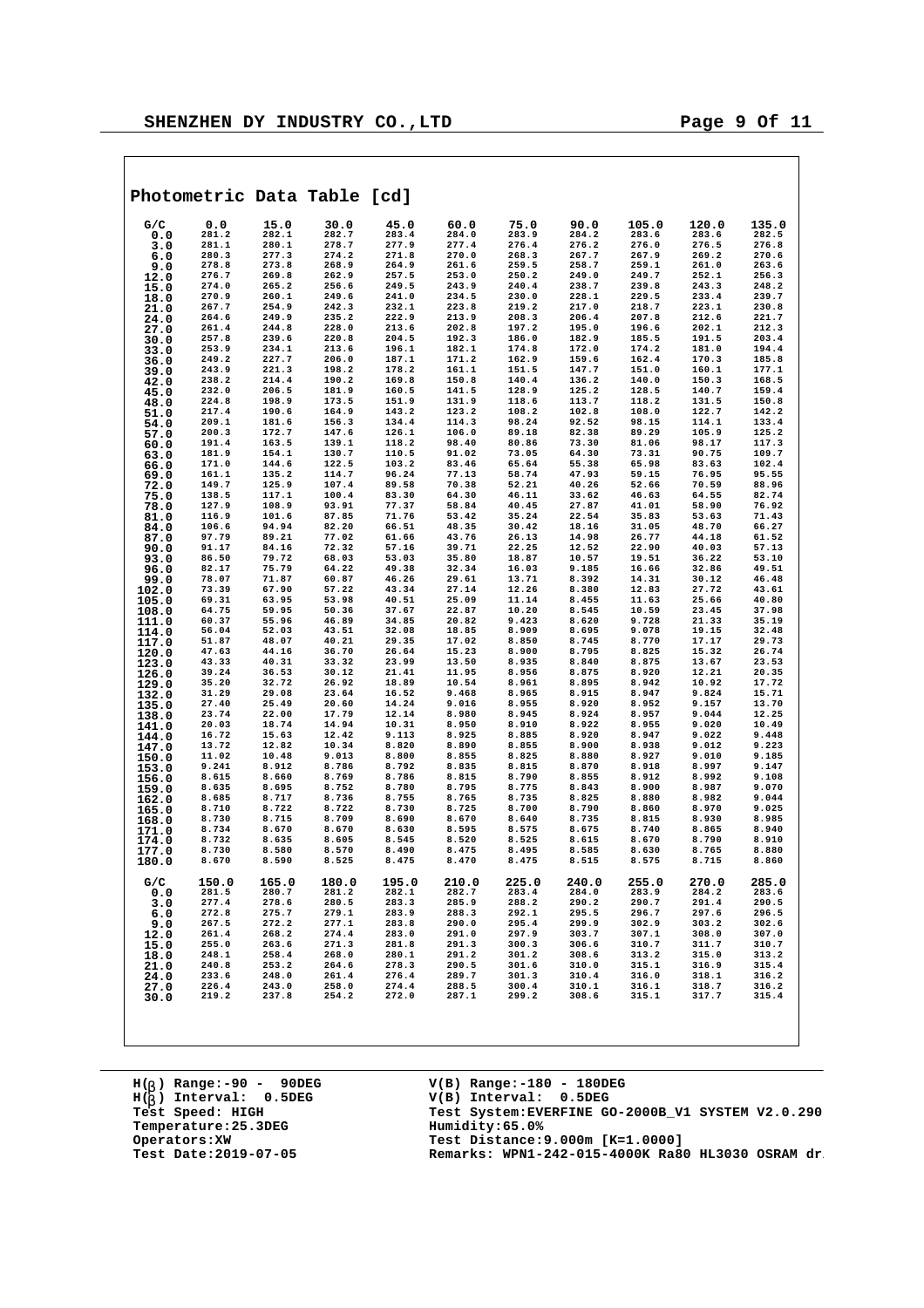|                | Photometric Data Table [cd] |                |                |                |                |                |                |                |                |                |
|----------------|-----------------------------|----------------|----------------|----------------|----------------|----------------|----------------|----------------|----------------|----------------|
| 33.0           | 212.1                       | 232.2          | 249.5          | 268.8          | 284.9          | 297.7          | 306.6          | 313.3          | 316.0          | 313.5          |
| 36.0           | 204.5                       | 226.1          | 244.5          | 265.0          | 282.0          | 295.1          | 303.8          | 310.4          | 313.3          | 310.6          |
| 39.0           | 196.7<br>188.8              | 219.5<br>212.6 | 238.9<br>232.8 | 260.4<br>255.4 | 278.4<br>274.0 | 291.8<br>287.8 | 300.7<br>295.6 | 306.8<br>302.0 | 309.9<br>304.9 | 306.9<br>302.1 |
| 42.0<br>45.0   | 180.6                       | 205.2          | 226.1          | 249.5          | 268.9          | 282.9          | 290.9          | 296.2          | 299.0          | 296.6          |
| 48.0           | 172.1                       | 197.3          | 218.6          | 243.1          | 263.0          | 277.1          | 285.1          | 289.4          | 291.9          | 290.0          |
| 51.0           | 163.7                       | 189.2          | 211.0          | 236.0          | 256.3          | 270.6          | 278.7          | 282.1          | 284.1          | 282.8          |
| 54.0           | 155.1                       | 180.4          | 202.5          | 228.1          | 248.9          | 263.4          | 271.4          | 273.9          | 275.5          | 274.8          |
| 57.0           | 146.4                       | 171.4          | 193.6          | 219.7          | 240.8          | 255.4<br>246.9 | 263.3          | 265.1          | 266.2          | 266.1<br>256.8 |
| 60.0           | 137.9<br>129.5              | 162.3<br>152.9 | 184.1<br>174.0 | 210.6<br>200.9 | 231.9<br>222.8 | 237.2          | 254.5<br>245.1 | 255.6<br>245.7 | 256.1<br>245.3 | 247.1          |
| 63.0<br>66.0   | 121.4                       | 143.4          | 163.6          | 190.6          | 213.1          | 227.1          | 235.1          | 235.2          | 234.1          | 236.5          |
| 69.0           | 113.6                       | 134.0          | 152.3          | 179.8          | 202.3          | 216.8          | 224.6          | 224.4          | 221.8          | 225.7          |
| 72.0           | 106.3                       | 124.7          | 141.2          | 168.5          | 191.1          | 205.9          | 213.8          | 213.1          | 209.4          | 214.3          |
| 75.0           | 99.39                       | 115.9          | 130.3          | 156.9          | 179.8          | 194.7          | 202.7          | 201.5          | 197.2          | 202.6          |
| 78.0           | 93.00<br>87.00              | 107.7<br>100.3 | 119.0<br>108.2 | 145.2<br>133.4 | 168.8<br>156.9 | 183.4<br>172.0 | 191.0<br>179.4 | 189.9<br>178.1 | 185.4<br>172.9 | 191.2<br>179.2 |
| 81.0<br>84.0   | 81.48                       | 93.75          | 98.47          | 122.0          | 145.6          | 160.3          | 168.0          | 166.3          | 161.2          | 167.4          |
| 87.0           | 76.38                       | 88.16          | 90.44          | 111.4          | 134.4          | 149.2          | 156.5          | 154.5          | 149.6          | 155.5          |
| 90.0           | 71.75                       | 83.19          | 84.85          | 101.5          | 123.2          | 137.9          | 144.9          | 142.8          | 138.4          | 143.8          |
| 93.0           | 67.58                       | 78.90          | 80.65          | 92.63          | 113.2          | 126.8          | 133.5          | 131.3          | 128.3          | 132.2          |
| 96.0           | 63.91                       | 75.06          | 76.40          | 84.84          | 103.0          | 116.1          | 122.2          | 120.0          | 117.6          | 120.8          |
| 99.0           | 60.52<br>57.11              | 71.20<br>67.31 | 72.09<br>67.80 | 77.83<br>71.58 | 93.07<br>84.49 | 105.5<br>95.32 | 111.2<br>100.4 | 108.8<br>98.14 | 107.3<br>97.84 | 109.6<br>98.84 |
| 102.0<br>105.0 | 53.74                       | 63.42          | 63.50          | 65.85          | 76.28          | 85.61          | 90.03          | 87.84          | 88.51          | 88.48          |
| 108.0          | 50.35                       | 59.50          | 59.24          | 60.48          | 68.39          | 76.29          | 80.01          | 78.03          | 79.45          | 78.54          |
| 111.0          | 46.97                       | 55.57          | 55.03          | 55.36          | 60.99          | 67.48          | 70.37          | 68.74          | 70.56          | 69.17          |
| 114.0          | 43.62                       | 51.73          | 50.83          | 50.51          | 54.64          | 59.25          | 61.34          | 60.21          | 63.02          | 60.54          |
| 117.0          | 40.27                       | 47.87          | 46.68          | 46.00          | 48.29          | 51.50          | 52.80          | 52.45          | 55.02          | 52.62          |
| 120.0          | 36.90<br>33.37              | 44.02<br>40.05 | 42.61<br>38.62 | 41.64<br>37.48 | 42.41<br>37.12 | 44.29<br>37.71 | 44.93<br>37.79 | 45.49<br>39.31 | 48.35<br>41.90 | 45.58<br>39.35 |
| 123.0<br>126.0 | 29.79                       | 35.86          | 34.69          | 33.46          | 31.76          | 31.62          | 31.25          | 33.65          | 35.92          | 33.76          |
| 129.0          | 26.28                       | 31.55          | 30.82          | 29.57          | 27.04          | 26.06          | 25.45          | 28.64          | 30.63          | 28.75          |
| 132.0          | 22.28                       | 27.45          | 27.15          | 25.83          | 22.80          | 21.08          | 20.73          | 24.24          | 26.04          | 24.36          |
| 135.0          | 18.71                       | 24.65          | 23.40          | 22.17          | 18.93          | 16.56          | 16.85          | 20.34          | 21.89          | 20.48          |
| 138.0          | 16.92                       | 21.70          | 19.73          | 18.69          | 15.41          | 12.60          | 14.00          | 16.97          | 18.28          | 17.13          |
| 141.0          | 15.13<br>12.84              | 18.69<br>15.81 | 16.21<br>13.11 | 15.45<br>12.35 | 12.28<br>9.597 | 9.553<br>7.830 | 11.63<br>9.669 | 14.06<br>11.60 | 15.20<br>12.54 | 14.26<br>11.82 |
| 144.0<br>147.0 | 10.86                       | 13.10          | 10.49          | 9.656          | 7.687          | 7.147          | 8.337          | 9.619          | 10.36          | 9.814          |
| 150.0          | 9.498                       | 10.96          | 8.655          | 8.018          | 7.067          | 6.901          | 7.563          | 8.367          | 8.791          | 8.582          |
| 153.0          | 9.141                       | 9.472          | 7.641          | 7.426          | 7.231          | 7.065          | 7.105          | 7.633          | 7.938          | 7.852          |
| 156.0          | 9.140                       | 9.165          | 7.776          | 7.560          | 7.397          | 7.225          | 7.171          | 7.227          | 7.411          | 7.491          |
| 159.0          | 9.139                       | 9.175          | 7.926          | 7.835<br>7.895 | 7.746          | 7.505<br>7.640 | 7.372          | 7.365          | 7.566<br>7.641 | 7.700<br>7.755 |
| 162.0<br>165.0 | 9.138<br>9.136              | 9.205<br>9.221 | 8.051<br>8.141 | 7.985          | 7.801<br>7.896 | 7.790          | 7.561<br>7.731 | 7.535<br>7.690 | 7.776          | 7.895          |
| 168.0          | 9.135                       | 9.225          | 8.266          | 8.100          | 8.041          | 7.950          | 7.901          | 7.870          | 7.946          | 8.045          |
| 171.0          | 9.105                       | 9.225          | 8.381          | 8.225          | 8.191          | 8.110          | 8.081          | 8.045          | 8.126          | 8.200          |
| 174.0          | 9.085                       | 9.213          | 8.511          | 8.360          | 8.326          | 8.250          | 8.246          | 8.225          | 8.286          | 8.355          |
| 177.0          | 9.060                       | 9.190          | 8.615          | 8.485          | 8.446          | 8.380          | 8.381          | 8.360          | 8.426          | 8.490          |
| 180.0          | 9.025                       | 9.175          | 8.655          | 8.575          | 8.510          | 8.470          | 8.465          | 8.470          | 8.505          | 8.585          |
| G/C            | 300.0                       | 315.0          | 330.0          | 345.0          |                |                |                |                |                |                |
| 0.0            | 283.6                       | 282.5          | 281.5          | 280.7          |                |                |                |                |                |                |
| 3.0            | 289.7                       | 287.3          | 284.7          | 282.1          |                |                |                |                |                |                |
| 6.0            | 295.0                       | 291.3          | 287.3          | 282.8          |                |                |                |                |                |                |
| 9.0            | 299.4<br>303.4              | 294.7<br>297.4 | 289.2<br>290.3 | 282.8<br>282.2 |                |                |                |                |                |                |
| 12.0<br>15.0   | 306.3                       | 300.3          | 290.8          | 281.0          |                |                |                |                |                |                |
| 18.0           | 308.5                       | 301.0          | 290.8          | 279.5          |                |                |                |                |                |                |
| 21.0           | 309.7                       | 301.5          | 290.2          | 277.8          |                |                |                |                |                |                |
| 24.0           | 310.4                       | 301.4          | 289.5          | 276.2          |                |                |                |                |                |                |
| 27.0           | 310.0                       | 300.6          | 288.7          | 274.3          |                |                |                |                |                |                |
| 30.0           | 308.8<br>306.9              | 299.6          | 287.2          | 271.8          |                |                |                |                |                |                |
| 33.0<br>36.0   | 304.3                       | 298.0<br>295.7 | 285.2<br>282.3 | 268.7<br>264.9 |                |                |                |                |                |                |
| 39.0           | 301.2                       | 292.5          | 278.7          | 260.5          |                |                |                |                |                |                |
| 42.0           | 296.6                       | 288.6          | 274.4          | 255.4          |                |                |                |                |                |                |
| 45.0           | 291.9                       | 283.7          | 269.3          | 249.6          |                |                |                |                |                |                |
| 48.0           | 286.2                       | 278.0          | 263.4          | 243.1          |                |                |                |                |                |                |
| 51.0           | 279.8<br>272.6              | 271.6<br>264.3 | 256.8<br>249.5 | 236.0<br>228.2 |                |                |                |                |                |                |
| 54.0<br>57.0   | 264.6                       | 256.3          | 241.5          | 219.7          |                |                |                |                |                |                |
| 60.0           | 255.8                       | 247.7          | 232.7          | 210.7          |                |                |                |                |                |                |
| 63.0           | 246.4                       | 238.2          | 223.4          | 201.0          |                |                |                |                |                |                |
| 66.0           | 236.3                       | 228.4          | 213.4          | 190.7          |                |                |                |                |                |                |
|                |                             |                |                |                |                |                |                |                |                |                |